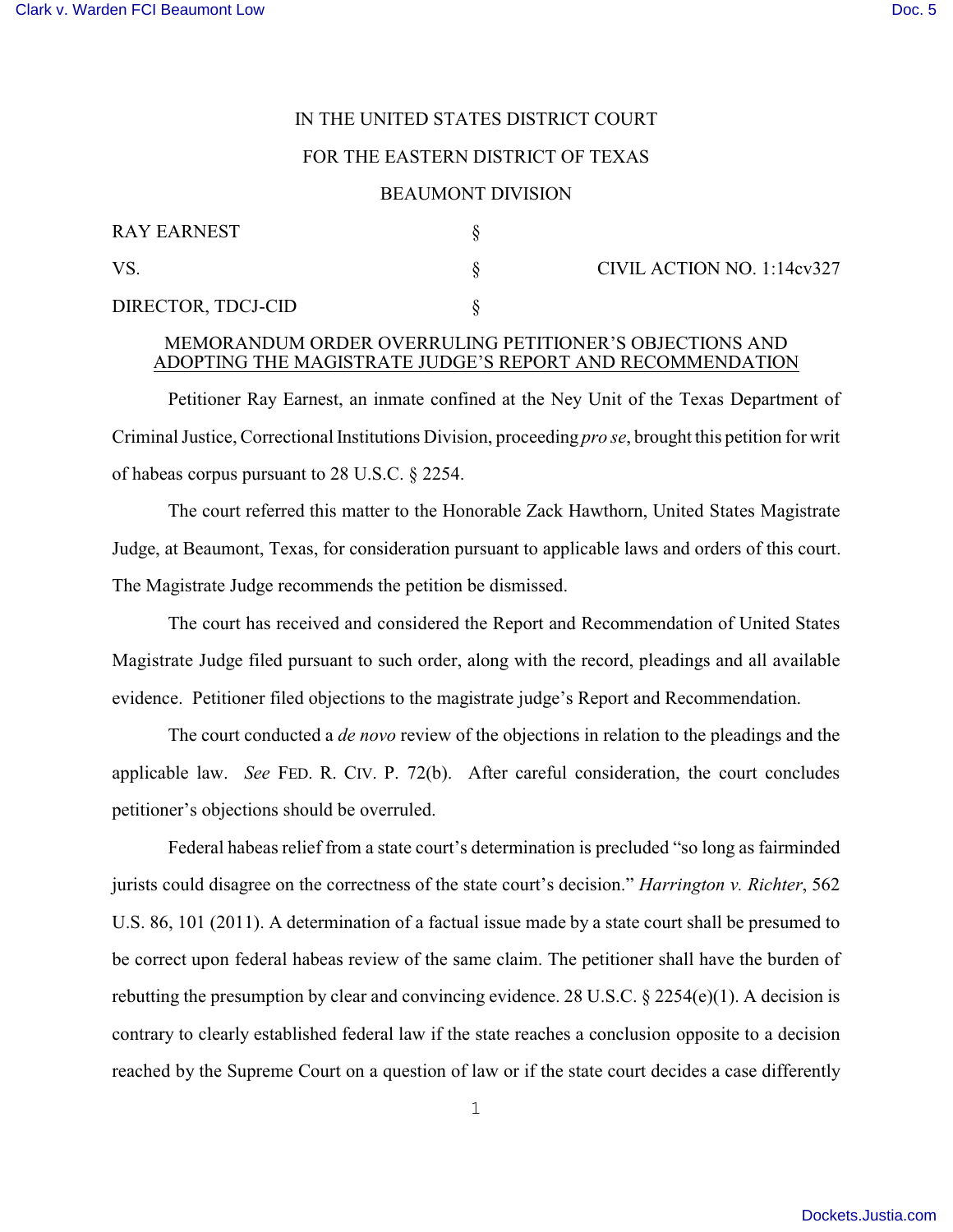than the Supreme Court has on a set of materiallyindistinguishable facts. *See Williams v. Taylor,* 529 U.S. 362, 412-13 (2000). An application of clearlyestablished federal law is unreasonable if the state court identifies the correct governing legal principle, but unreasonably applies that principle to the facts. *Id.* State court decisions must be given the benefit of the doubt. *Renico v. Lett*, 559 U.S. 766, 773 (2010).

The question for federal review is not whether the state court decision was incorrect, but whether it was unreasonable, which is a substantially higher threshold. *Schriro v. Landrigan*, 550 U.S. 465, 473 (2007). Federal courts look to the "last reasoned opinion" as the state court's "decision." *Salts v. Epps*, 676 F.3d 468, 479 (5th Cir. 2012). If a higher state court offered different grounds for its ruling than a lower court, then only the higher court's decision is reviewed." *Id.* "Where a state court's decision is unaccompanied by an explanation, the habeas petitioner's burden still must be met by showing there was no reasonable basis for the state court to deny relief." *Harrington*, 526 U.S. at 98; *see also Johnson v. Williams*, U.S. , 133 S. Ct. 1088, 1091 (2013) (holding there is a rebuttable presumption that the federal claim was adjudicated on the merits when the state court addresses some claims, but not others, in its opinion).

Federal courts are required to give great deference to a state court's factual findings. *Hill v. Johnson*, 210 F.3d 481, 485 (5th Cir. 2000). Section 2254(e)(1) provides that a determination of a factual issue made by a state court shall be presumed to be correct. This presumption of correctness applies to both explicit findings of fact and those findings of fact implicit in the state court's mixed law and fact conclusions. *Valdez v. Cockrell*, 274 F.3d 941, 948 n. 11 (5th Cir. 2001). The applicant has the burden of rebutting the presumption of correctness by clear and convincing evidence. 28 U.S.C. § 2254(e)(1). Typically, when the Texas Court of Criminal Appeals denies relief in a state habeas corpus application without written order, it is an adjudication on the merits that is entitled to this presumption. *Singleton v. Johnson*, 178 F.3d 381, 384 (5th Cir. 1999); *Ex parte Torres*, 943 S.W.2d 469, 472 (Tex.Crim.App. 1997).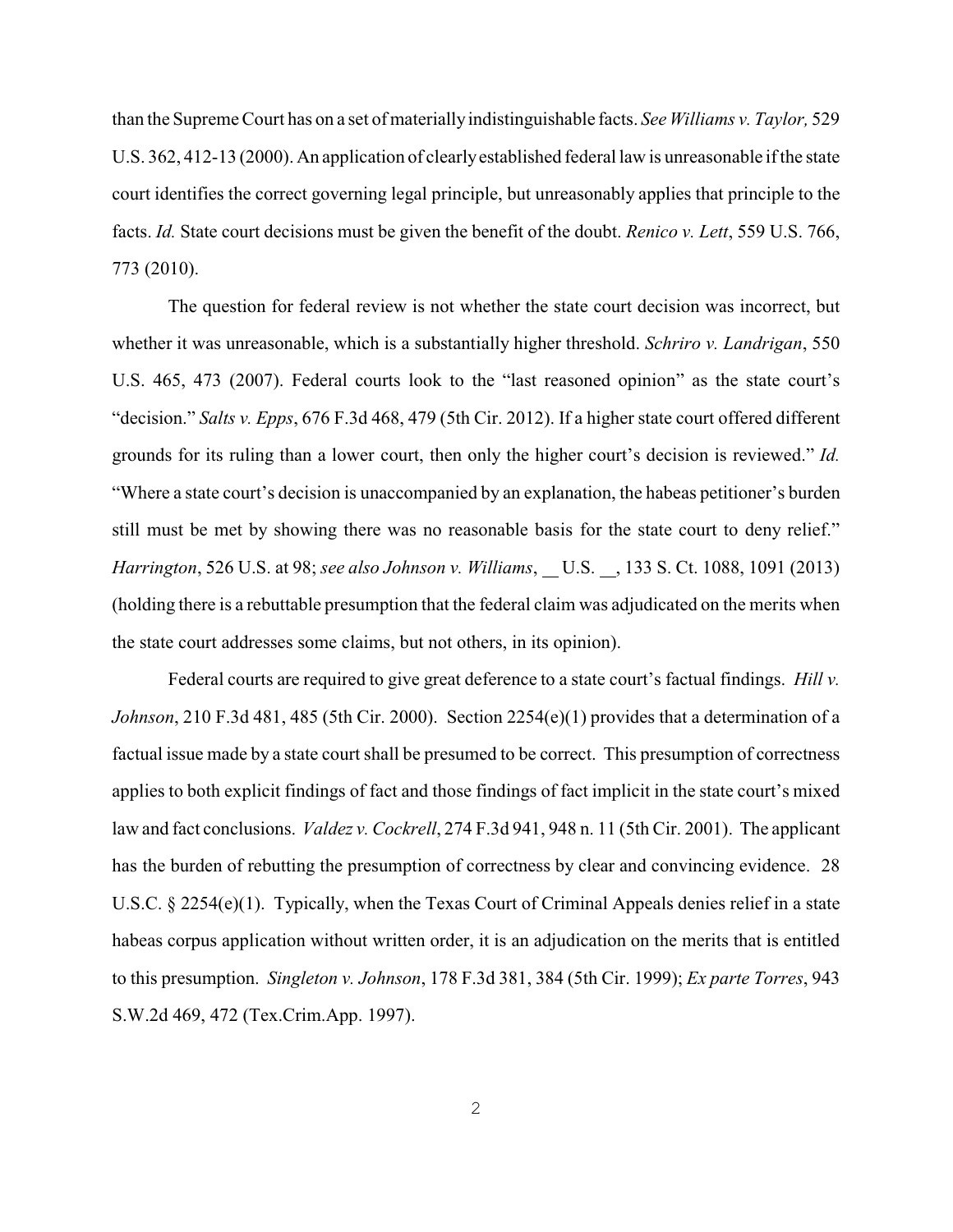Federal habeas courts are not an alternative forum for trying facts and issues which were insufficiently developed in state proceedings. *Williams v. Taylor*, 529 U.S. 420, 437 (2000). Further, following the Supreme Court's decision in *Cullen v. Pinholster*, federal habeas review under  $2254(d)(1)$  "is limited to the record that was before the state court that adjudicated the claim on the merits." *Cullen v. Pinholster*, 563 U.S. 170, 181 (2011).

Here, for the reasons set forth in the Report, petitioner has failed to satisfy his burden of proof concerning the claims presented in this petition. Assuming, *arguendo*, that petitioner's *Brady* claim was exhausted as he claims, the Texas Court ofCriminal Appeals denied the claim. This court finds petitioner has failed to overcome his burden regarding his claims. Petitioner has not shown, as required by 28 U.S.C.  $\S$  2254(d), that the State court findings resulted in a decision that was contraryto, or involved an unreasonable application of, clearlyestablished federal law as determined by the Supreme Court of the United States, or resulted in a decision that was based on an unreasonable determination of the facts in light of the evidence presented in the State court proceedings. Accordingly, the petition should be denied.

Furthermore, petitioner is not entitled to the issuance of a certificate of appealability. An appeal from a judgment denying federal habeas corpus relief may not proceed unless a judge issues a certificate of appealability. *See* 28 U.S.C. § 2253; FED.R.APP.P. 22(b). The standard for granting a certificate of appealability, like that for granting a certificate of probable cause to appeal under prior law, requires the movant to make a substantial showing of the denial of a federal constitutional right. *See Slack v. McDaniel*, 529 U.S. 473, 483-84 (2000); *Elizalde v. Dretke*, 362 F.3d 323, 328 (5th Cir. 2004); *see also Barefoot v. Estelle*, 463 U.S. 880, 893 (1982). In making that substantial showing, the movant need not establish that he should prevail on the merits. Rather, he must demonstrate that the issues are subject to debate among jurists of reason, that a court could resolve the issues in a different manner, or that the questions presented are worthy of encouragement to proceed further. *See Slack*, 529 U.S. at 483-84. Any doubt regarding whether to grant a certificate of appealability is resolved in favor of the movant, and the severity of the penalty may be considered